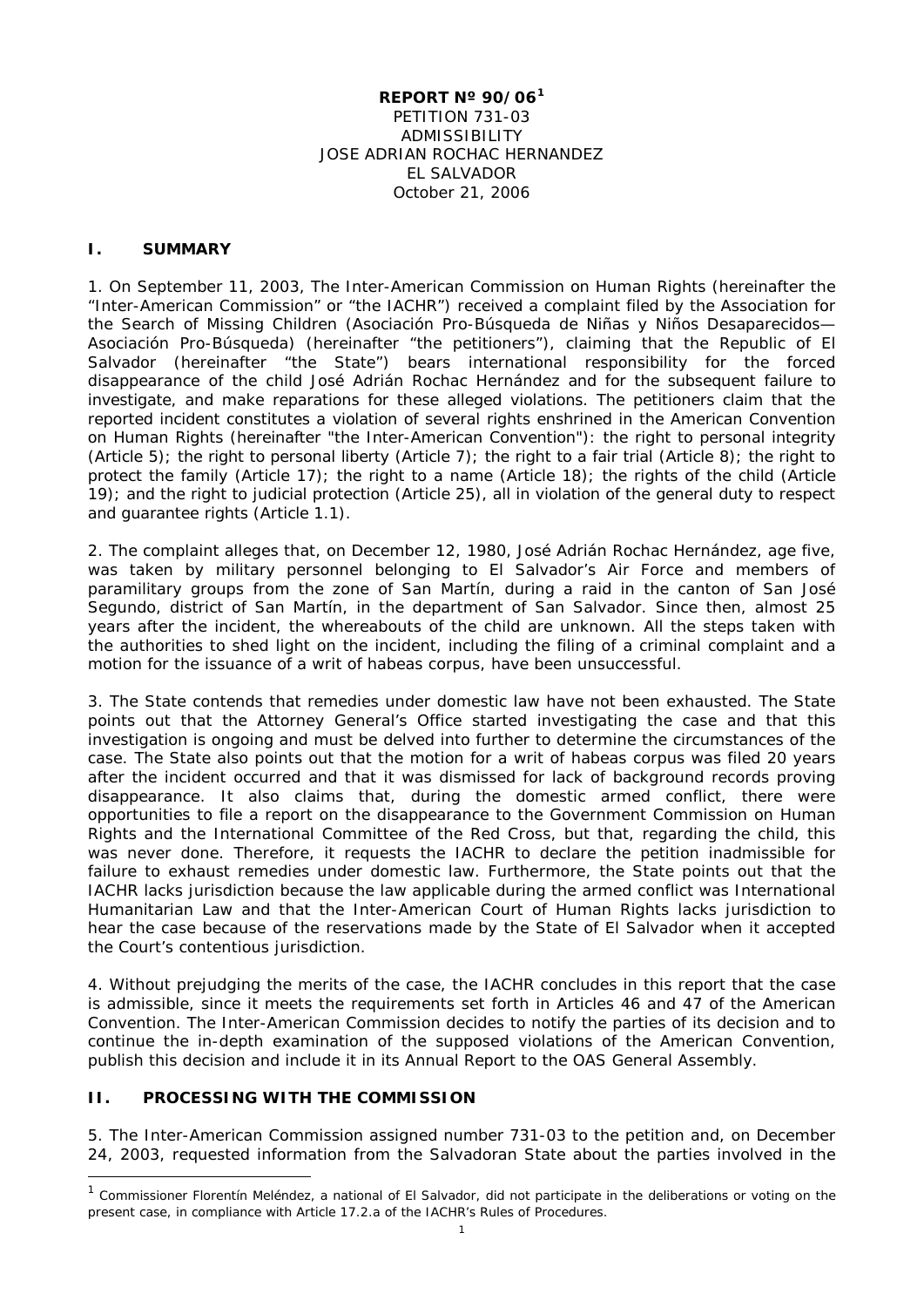complaint. The State responded on March 5, 2004. On April 22, 2004, the petitioners submitted their observations on the information from the State, and the State responded on February 15, 2005 by submitting further observations.

### **III. POSITIONS OF THE PARTIES**

#### **A. The petitioners**

6. The complaint received by the IACHR alleges that José Adrián Rochac Hernández was the victim of a forced disappearance, presumably at the hands of members of the Armed Forces of El Salvador and members of paramilitary groups from the zone of San Martín. The petitioners claim that this case pertains to a pattern of disappearance of children during the armed conflict. Regarding the facts of the case, the petitioners state the following:

On December 12, 1980, at about nine o'clock in the morning, a military raid took place in the canton of San José Segundo of the Municipality of San Martín; the raid was comprised of paramilitary forces from the zone of San Martín and troops of the Armed Forces of El Salvador (FAES) under the command of General Rafael Bustillo. The Hernández Rochac family lived in the canton of San José Segundo. At that time, the household was comprised of Mrs. María Silverio Rochac, age 38, her six children, Sergio Antonio, age 12; María Juliana, age 10; María Del Tránsito, age 8; José Adrián Rochac, age 5; Ana Margarita, age 3; and a newborn child Nicolás Alfonso, age 6 days, all bearing the surname Rochac Hernández.

For their safety and in view of the raid that was taking place, the Rochac Hernández family decided to lock the doors of its house. The soldiers and paramilitary forces who were members of the raid reached the house of the Rochac Hernández family, broke down the doors and asked for weapons, they immediately hit Mrs. María Silverio and afterwards they took her out of the house, and the child Sergio Antonio, who was very attached to his mother, went outside with her. They were both taken at about 30 meters away from the house, where they were shot and killed instantly. Afterwards the military withdrew from the place, taking with them the child José Adrián, and the three sisters and six-day-old child were left alone. The soldiers and paramilitary troops went in the direction of San Bartolomé Perulapía; near Santa Elena, which is on the highway to Suchitoto, there were army trucks waiting for the soldiers.

At about five meters away from the house of the Rochac Hernández family, there was Mrs. Dolores López Beltrán, who saw the child José Adrián Rochac Hernández, who appeared distraught, taken away by the soldiers of the Salvadoran Armed Forces. Nearby, where the Army trucks were waiting, on the edge of the highway, Mrs. Jesús Beltrán (deceased) lived as a displaced person, and she saw the child; she knew him because he was a distant relative; she later saw him when he was lifted into one of the trucks. Since then, his whereabouts have been unknown. One of the persons involved both in the raid and in the accusations made against the Rochac Hernández family was Mr. Rodolfo López Miranda (deceased), who at that time was a member of the paramilitary corps of San Martín.

7. The petitioners allege that in El Salvador there are no effective remedies to find children reported missing during the armed conflict. They point out that, during the war, the relatives of the alleged victims did not resort to reporting violations because many families kept away from military raids and also for fear that, if they reported incidents, the authorities would suspect them of collaborating with the guerrilla. Therefore, during this period, there were no viable remedies. Afterwards, the amnesty law enacted in 1993 made it impossible to enforce the recommendations of the Truth Commission regarding the investigation of human rights violations. Finally, they indicate that the writ of habeas corpus, which should be adequate for cases of forced disappearance, is not effective in El Salvador.

8. Despite the above, the petitioners point out that they have resorted to various proceedings, which have been ineffective and insufficient. On May 29, 1996, the child's father, Mr. Alfonso Hernández Herrera, went to the *Asociación Pro-Búsqueda,* and on May 31, 1996, turned to the Public Prosecutor's Office for the Defense of Human Rights. Likewise, on April 10, 2002, Mr. Alfonso Hernández Herrera, filed a formal request for the investigation of the whereabouts of his son José Adrián Rochac, with the Soyapango Subregional Office of the Attorney General's Office. Because he received no response, on October 16, 2002, Mr. Alfonso Hernández Herrera filed a motion for the issuance of a writ of habeas corpus with the Constitutional Law Chamber of the Supreme Court of Justice.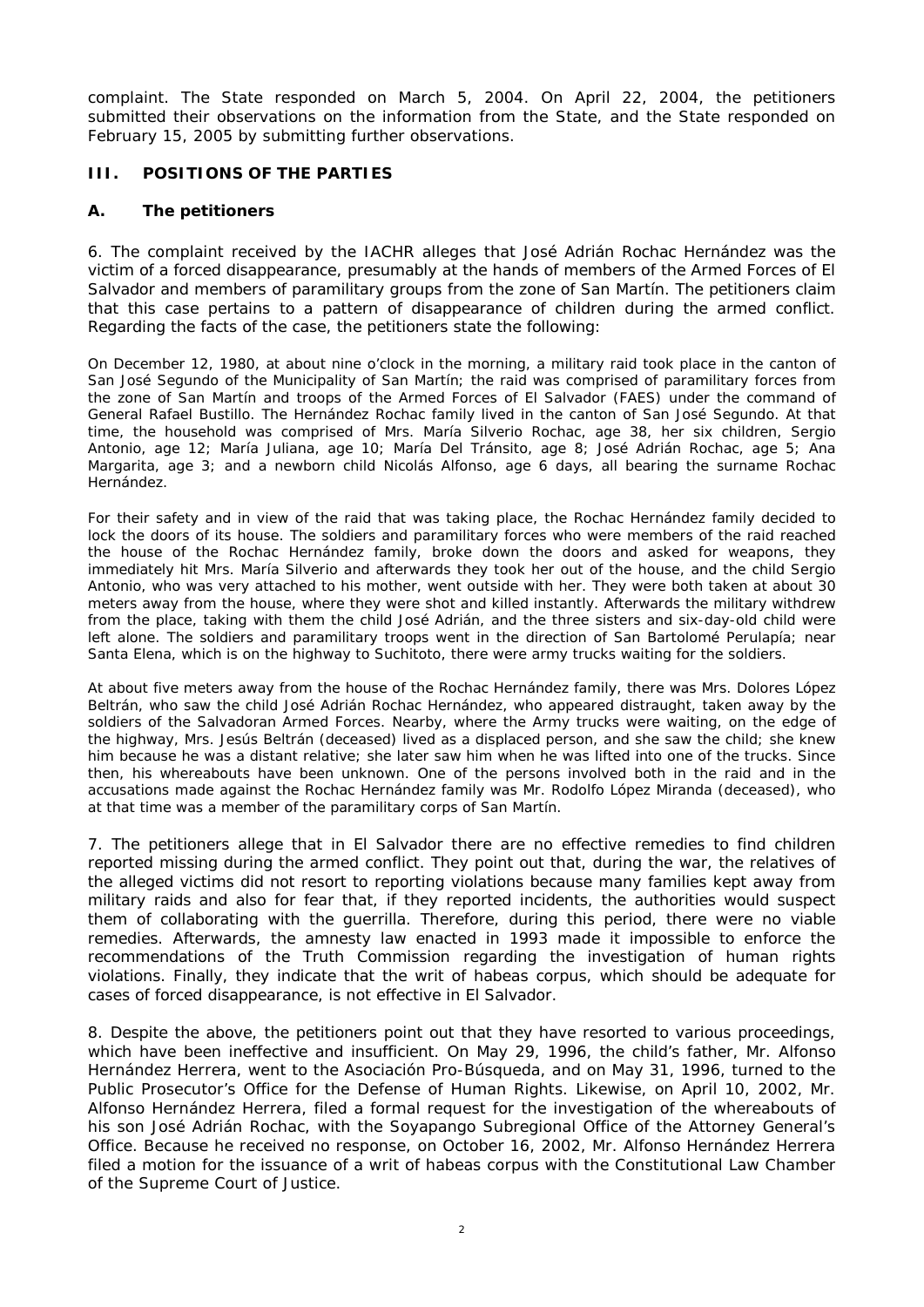9. It is noted that it was not possible to file the report before 1996 because, as a result of the armed conflict prevailing at the time, there was fear that any person who showed up personally at military headquarters would be suspected of having ties with the guerrilla and would be the target of reprisals. Regarding this, the Truth Commission for El Salvador cautioned that many human rights violations were committed against the civilian population merely on the suspicion that they were collaborating with the guerrilla forces, as part of the campaign, especially during the early years of the conflict, aimed at "draining the pond to catch the fish." In this environment, the petitioners claim there was no trust in authorities, especially when the human rights violations were perpetrated by the Salvadoran Army. The petitioners further state that, in addition to fear, it was also physically impossible to go to the courts and that the authorities did not have the capacity to process the complaints.

10.The petitioners point out that the Attorney General's investigation, undertaken as a result of the report made on April 10, 2002, has not been effective. Since the report was filed, the petitioners note that the Attorney General's Office has only requested information about the case from *Pro-Búsqueda* and has inspected the site of the crime. The petitioners claim that they have not obtained any further information about the proceedings to date, despite the submittal of three requests. The petitioners claim that the Attorney General's Office has not made the necessary efforts to investigate the case as there are other steps that could be taken to gather further information on the facts, and these steps have not been taken. They also note that the respective injunction has not been filed with the competent Court.

11.The petitioners contend that the motion for the issuance of a writ of habeas corpus, filed on October 16, 2002, because of the ineffectiveness of the criminal investigation, has not been successful in finding José Adrián Rochac. Indeed, in the ruling of March 3, 2003, the Court dismissed the motion, claiming that the petitioners had failed to submit a minimum number of elements that might lead the Chamber to admit the likelihood of the alleged forced disappearance, without having conducted any kind of inquiry that it was authorized to do.

12.In short, the petitioners claim that, in El Salvador, there is no adequate or effective remedy to find children who had disappeared during the armed conflict in El Salvador. They point out that until not long ago, before the establishment of the Truth Commission, in El Salvador there was no chance for petitioners to gain access to any domestic judicial remedy. Since then, the petitioners claim that the domestic remedies available in El Salvador have been ineffectual in investigating the facts, determining the whereabouts of José Adrián Rochac Hernández or making reparations for the consequences of the alleged violations. In this regard, they argue that more than 10 years have elapsed since the case was reported for the first time, and in that time the State's response has been grossly negligent and desultory, although the facts characterize the incident as a public crime. The petitioners therefore request application of the exception to the rule requiring exhaustion of domestic remedies as provided for in Article 46.2.b of the Convention.

13.Regarding applicable rules, the petitioners contend that the Salvadoran State ratified the American Convention on June 23, 1978 and is therefore held liable by the Convention for the harm done to José Adrián Rochac Hernández.

## **B. The State**

14.The Salvadoran State states that, during the period of the armed conflict, there was no pattern of forced disappearance of persons, including children, but rather that the armed conflict itself engendered situations where families were involuntarily separated; therefore, in many cases, the consequences and scope of said separation were unknown. It adds that, during the conflict, there were certain territories controlled by the Farabundo Martí National Liberation Front (Frente Farabundo Martí para la Liberación Nacional—FMLN), where the latter depended on the "masses" or campesino population who lived with the guerrilla or contributed to its subsistence. The State further adds that the raids conducted by the Armed Forces were not intended to eliminate this civilian population who voluntarily went along with the guerrilla, but that it is logical that, in the clash with the guerrilla, regrettable fatalities would occur.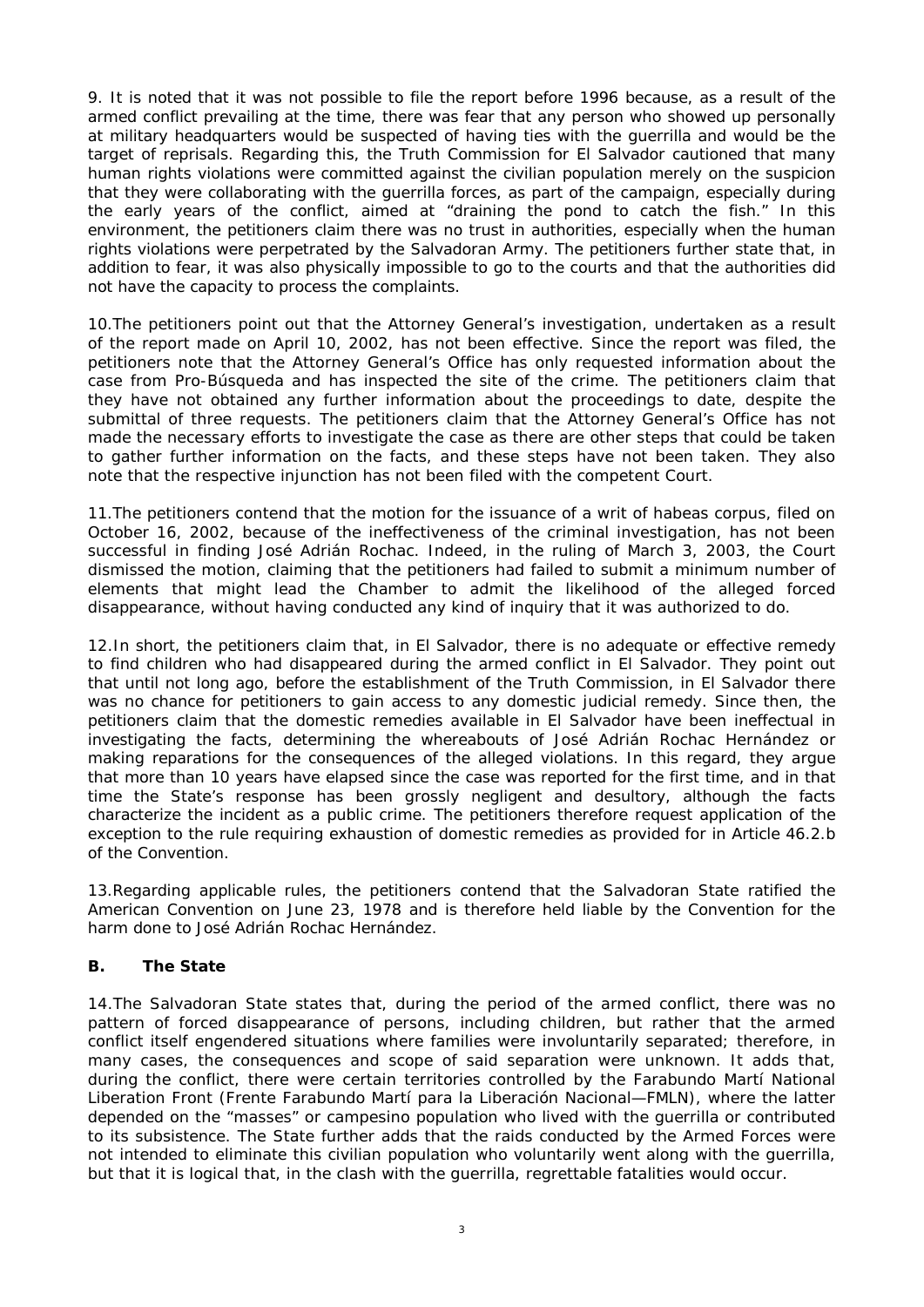15.The Salvadoran State also adds that applicable international law in an armed conflict is International Humanitarian Law, specifically Article 3, which is common to the four Geneva Conventions, supplemented by Protocol II. The State, in this regard, states the following: It is certain that, on principle, International Human Rights Law is applicable by governments, but in certain armed conflicts, as a result of the previously mentioned rules, International Humanitarian Law is binding on both sides, that is, for both the insurgents and government forces....<sup>[2](#page-3-0)</sup> [w]ith the above, although total enforcement [of International Humanitarian Law] probably cannot be guaranteed in practice, there was an abundance of regulations, which even if only minimally enforced did provide an indication of protection of human rights for all Salvadorans; because this legal framework did exist, in addition to the surveillance and support that was given in this process of protection of human rights, Professor Pastor Ridruejo concluded that the State did make available to the petitioners the guarantees and means to achieve an effective defense of their rights."<sup>[3](#page-3-1)</sup>

16.On the basis of this information, the State requests the IACHR to rule that there was "[n]o systematic practice involving the disappearance of children by the Armed Forces of El Salvador."

17.Regarding the exhaustion of remedies under domestic law, the State contends that these remedies have not been exhausted. First, it notes that the petitioner filed a motion for the issuance of a writ of habeas corpus in 2002, that is, 22 years after the incident took place. The Constitutional Law Chamber of the Supreme Court of Justice issued a ruling on March 3, 2003, dismissing the proceedings, contending that the petitioning party did not submit enough elements on the alleged missing child. The State claims that, on the basis of that judgment, the Court departed from its previous case law rulings aimed at protecting the right to physical liberty of missing persons, because the parties did not provide sufficient background information. It further adds that, if the motion had been filed earlier, it would have been possible to gather more information. That State notes that this judiciary ruling does not exhaust domestic deliberations, because if the parties present fresh evidence concerning the alleged crime, a motion for the issuance of a new writ of habeas corpus can be filed.

18. Regarding the criminal investigation, the Salvadoran State contends that the investigation phase continues in the Attorney General's Office, and it is being conducted by the attorney Daycel Marroquín. It indicates that, as part of the current investigation, on August 28, 2003, an investigator and the prosecutor in charge of the case, went to the place where the petitioner alleges that the incidents took place in order to gather information, but that it was not possible to gather any information because many of the inhabitants from that time had died whereas others had left the area. It adds that, since the Supreme Court's ruling on the issuance of a writ of habeas corpus, too little time has elapsed to finalize the investigation of the case, especially taking into consideration the time that has elapsed since the alleged disappearance.

19. Furthermore, the State contends that the petitioners could have benefited from a series of alternate remedies such as the Government Commission on Human Rights of El Salvador. They could also have appealed to the International Committee of the Red Cross (ICRC), which installed a permanent delegation in El Salvador during the conflict. The State adds that, on September 12, 1980, it signed a headquarters Agreement with the International Committee of the Red Cross to install a permanent delegation of this organization in El Salvador. By virtue of this agreement, the ICRC installed a search agency to record the requests made by relatives concerning persons who had supposedly been arrested or reported missing. Two of these offices were located in Santa Ana and San Miguel. It is argued that, in the document delivered by the ICRC on May 15, 1993 and compiling the reports received regarding disappearances from 1979 to 1992, there was no document reporting the disappearance of children. The State notes that the petitioners did not report the alleged incidents to any of these organizations. Because of this, the State requests the IACHR to declare the complaint inadmissible in accordance with the provisions of Article 31 of the Commission's Rules of Procedure.

<span id="page-3-0"></span> $2$  Response from the State of March 5, 2005 to the initial petition, p. 2.

<span id="page-3-1"></span><sup>&</sup>lt;sup>3</sup> In its response of March 5, the State cites the report submitted by professor José Antonio Pastor Ridruejo to the United Nations Commission on Human Rights, pursuant to the mandate granted by Resolution 1983/29 of that Commission, of January 19, 1984, in which the P.O.N. is determined to be in force ["Normal Operating Procedure for detentions by the Armed Forces"]. That procedure establishes that minors found should be taken to safe places.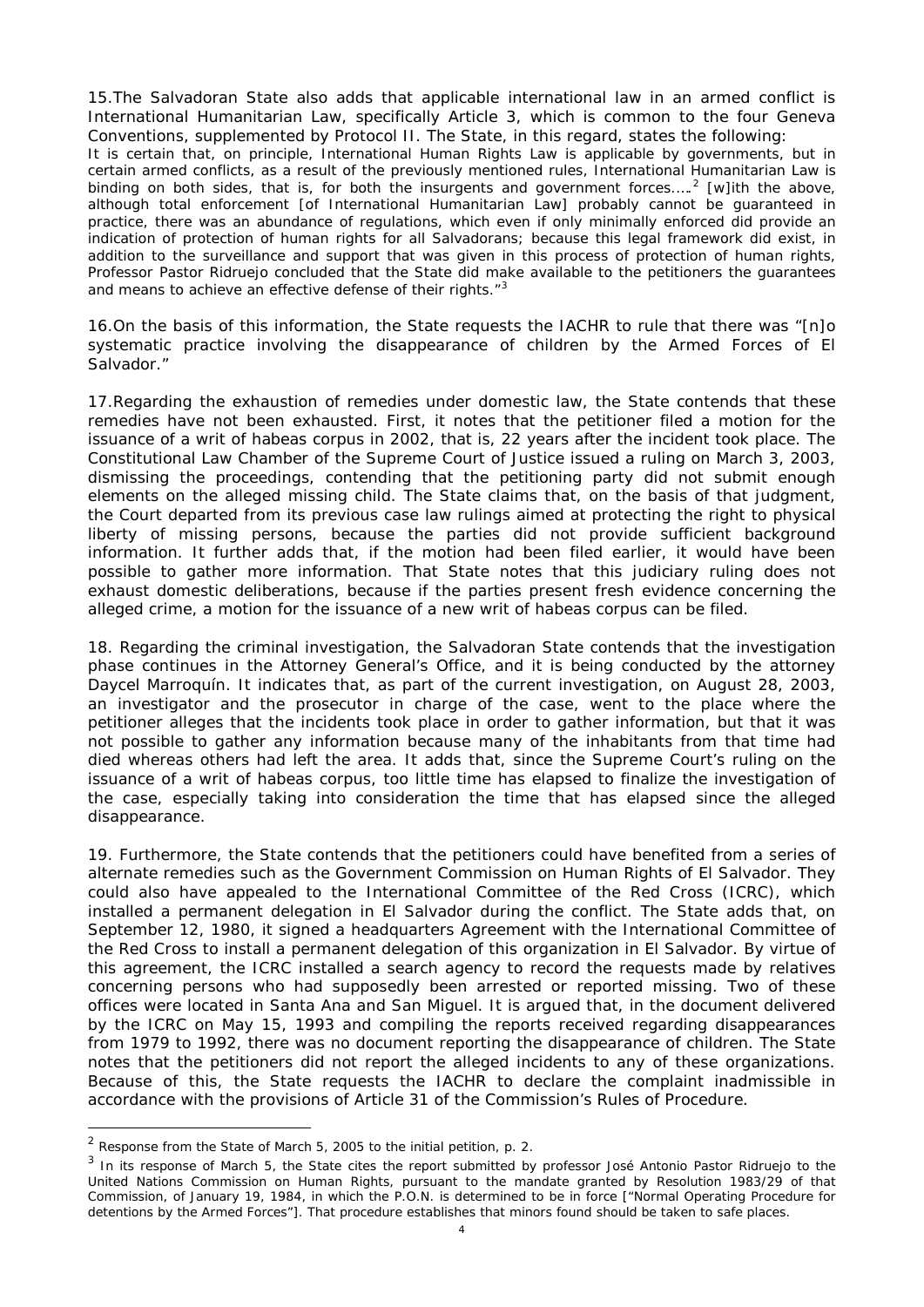20. Finally, the Salvadoran State contends that, because of the reservations made by the State regarding its acceptance of the contentious jurisdiction of the Inter-American Court and regarding what was established by the Court in its judgment about preliminary objections in the case of the Serrano Cruz sisters, the case of the disappearance of José Adrián Rochac Hernández could not come under the jurisdiction of said court.

# **IV. ANALYSIS OF ADMISSIBILITY**

### **A. Jurisdiction** *ratione loci, ratione personae, ratione temporis* **and***ratione materia***e of the Inter-American Commission**

21. Under the terms of Article 44 of the American Convention, the petitioners are in their lawful right to address a petition to the Commission. The petition that is being examined indicates that the alleged victim was subject to the jurisdiction of the Salvadoran State at the time of the alleged incidents. Regarding the State, the Commission notes that El Salvador is a State Party to the American Convention, having duly deposited its instrument of ratification on June 23, 1978. As a consequence, the Commission has jurisdiction *ratione personae* to hear the complaints that were filed.

22. Furthermore, the Commission has jurisdiction *ratione materiae* because the petitioners claim violations of rights protected in the framework of the American Convention. The State argues that International Humanitarian Law was the applicable law during the domestic armed conflict. Regarding this, the Commission contends that it is not precluded from ruling on the reported incidents merely because some of them might have occurred in the context of an armed conflict. Article 27 of the Convention entitles the State to derogate certain obligations in the context of armed conflicts but in no way does it suspend the force of the Convention in its entirety nor does it abridge the present Commission's powers. The foregoing notwithstanding, in the merits stage of the case, the IACHR must examine the State's obligations stemming from the Convention, in the light of the provisions of International Humanitarian Law, which shall serve to interpret the case partially as *lex specialis.*

23.The Commission has jurisdiction *ratione temporis* to examine the complaints. The petition is based on allegations about incidents taking place as of August 25, 1982, which is the date when José Adrián Rochac Hernández disappeared. The alleged incidents therefore took place after the entry into force of the obligations of the State as Party to the American Convention. In addition, as the petition alleges violations of rights protected in the framework of the American Convention in incidents taking place in the territory of a State Party, the Commission concludes that it has jurisdiction *ratione loci* to hear the petition.

## **B. Requirements for the petition's admissibility**

## **1. of domestic remedies**

24.The State alleges that the present case is inadmissible because domestic remedies in El Salvador have not been exhausted. It notes that, in this regard, there are criminal proceedings in the investigative stage, and therefore the resolution of domestic remedies is still pending. Likewise, it points out that available remedies were not exhausted on a timely basis, such as the writ of habeas corpus, complaint filed with the International Committee of the Red Cross and the Government Commission on Human Rights. In this regard, the State points out that a motion for the issuance of a writ of habeas corpus was filed in 2002, although this motion could have been filed at any earlier time, and that this motion was dismissed for lack of presentation of evidence by the complainants.

25.As for the petitioners, they claim that the domestic remedies are ineffectual, although despite this they have attempted all possible means, including a motion for the issuance of a writ of habeas corpus to determine the whereabouts of José Adrián Rochac Hernández. The petitioners emphasize that more than 25 years have elapsed since the disappearance of José Adrián Rochac Hernández and that Salvadoran authorities have done nothing to guarantee the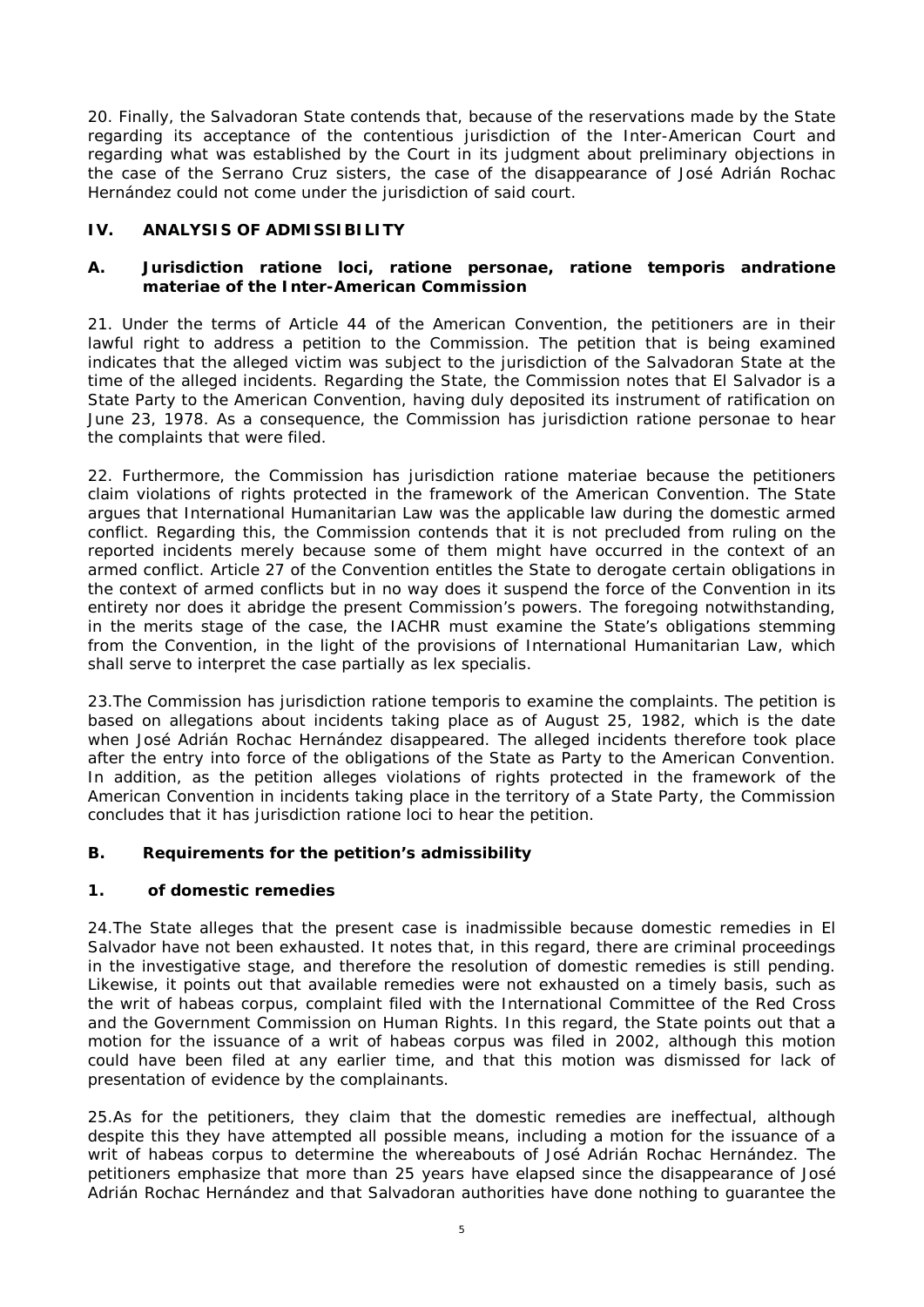effectiveness of the investigation, find those responsible for the incidents, punish them, and provide redress for the victims or their relatives. Regarding the criminal investigations, they claim that, although it is true that the case is not closed, Salvadoran authorities have not conducted an in-depth investigation to determine the whereabouts of the child. As claimed by the petitioners, the inactive role of the Attorney General's Office shows that available domestic remedies consist of mere formalities.

26.The present case alleges the presumed responsibility of the members of the Armed Forces of El Salvador in the forced disappearance of a child in the midst of a domestic armed conflict in El Salvador. This period was characterized by systematic violations of human rights and impunity, facilitated in part by the ineffectiveness of El Salvador's judiciary system.<sup>[4](#page-5-0)</sup> In view of the particular circumstances of the case and the above-mentioned context, the Commission deems that, at the time the alleged incidents took place, it was not possible or necessary to file any motion, which serves as grounds for the exception to the rule of exhaustion of internal remedies, as provided for by Article 46.2 of the American Convention.

27.The IACHR considers that, up to the date of the adoption of the present report, domestic remedies have not functioned effectively as required to investigate a report of forced disappearance. Indeed, almost 26 years have elapsed since the incidents took place, and since then the family of José Adrián Rochac Hernández has used various mechanisms that have turned out to be ineffective to determine his whereabouts: the child's father went to the only existing institution to investigate cases of missing children, the nongovernmental organization *Asociación Pro-Búsqueda*, in 1996. On May 31, 1996, the *Asociación Pro- Búsqueda* filed a complaint with the Office of the Public Prosecutor for the Defense of Human Rights of El Salvador (Procuraduría para la Defensa de los Derechos Humanos de El Salvador—PDDH) regarding 145 cases of children victims of forced disappearance, all of them in the context of the country's domestic armed conflict. From these cases, the Office of the Prosecutors selected five to conduct investigations; nevertheless, the case of José Adrián Rochac was not among them. Likewise, on April 10, 2002, the father of the alleged victim filed a request for the investigation of the whereabouts of his son José Adrián Rochac, with the Soyapango Subregional Office of the Attorney General's Office, as well as a motion for the issuance of a writ of habeas corpus on October 17, 2002.

28.Regarding the motion for the issuance of a writ of habeas corpus filed by the father of the alleged victim, the IACHR concludes that, although it is the suitable remedy, it did not function adequately to determine the whereabouts of José Adrián Rochac Hernández. The Inter-American Court has ruled that the remedy of habeas corpus is essential to guarantee the life and integrity of arrested persons to prevent their disappearance or uncertainty about where they are being detained.<sup>[5](#page-5-1)</sup> In this regard, the IACHR observes that the remedy of habeas corpus has not functioned effectively in El Salvador in cases of forced disappearance, even after the end of the conflict in 1992. The IACHR has received information provided by both parties that it is only recently, on March 20, 2002, by means of a judgment issued in the proceedings of Ana Julia and Carmelina Mejía Ramírez, that the Supreme Court changed its previous case law rulings when it accepted the violation of the right to physical liberty, even when there was no evidence of detention. This case therefore represented the first possibility of effectively using of the remedy of habeas corpus in cases of disappeared persons in El Salvador.<sup>[6](#page-5-2)</sup>

<span id="page-5-0"></span><sup>&</sup>lt;sup>4</sup> In its annual reports published during this conflict, the IACHR issued statements on several occasions about the violence and lack of due process of law for the enforcement of rights. For example:

The right to justice has been profoundly affected by the state of emergency that reigns in El Salvador, as indicated earlier. Here it is worth reiterating the Commission's remarks from its last Annual Report: the American Convention does not authorize the suspension of judicial guarantees that are essential for protecting basic rights, particularly not for prolonged periods, as has been the case in El Salvador. In addition, there is a lack of judicial independence and authority; members of the judiciary have themselves been the target of criminal acts.

The marked limitations on judicial guarantees, as stated previously, have left many proceedings unresolved, causing the population to lose confidence in the judicial system

<span id="page-5-1"></span><sup>5</sup> I/A Court H.R., OC-8/87 of January 30, 1987, "Habeas Corpus with Suspension of Guarantees," para. 44.

<span id="page-5-2"></span><sup>&</sup>lt;sup>6</sup> Resolution of the Supreme Court of Justice of El Salvador, March 20, 2002, in the habeas corpus issuance proceedings No. 379-2000, Ana Julia and Carmelina Mejía Ramírez.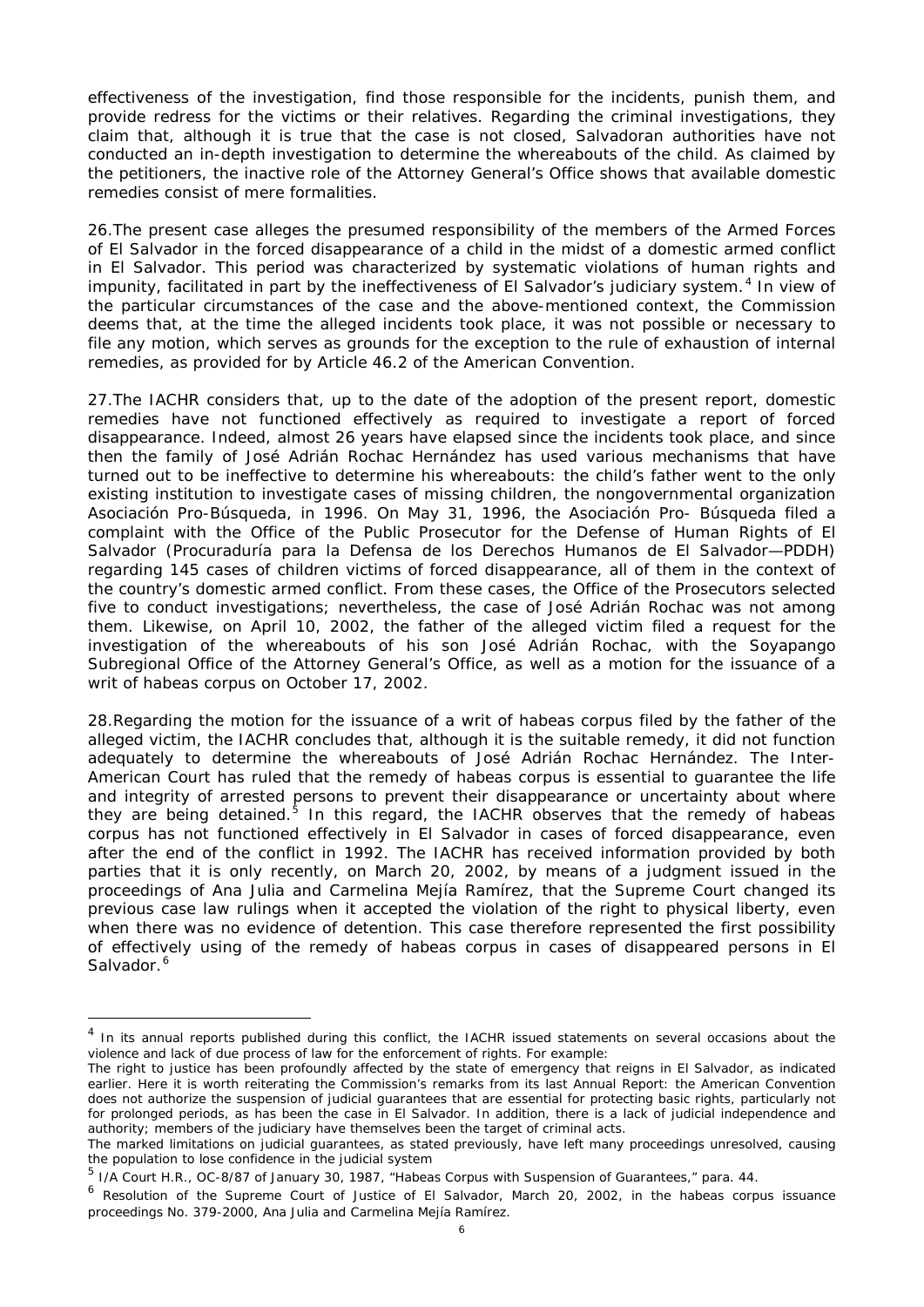29.After this modification in case law, the father of José Adrián filed a motion for the issuance of a writ of habeas corpus in October 2002, which was dismissed by the courts. The ruling of the Constitutional Law Chamber of the Supreme Court on March 3, 2003, which dismissed the motion, requires relatives to provide evidence to determine whether a forced disappearance had occurred. The Commission observes that this State approach prevents the petitioners from gaining access to this remedy, because the State passes on the obligation to investigate to the alleged victims.<sup>[7](#page-6-0)</sup>

30.To deny access to jurisdiction by means of a writ of habeas corpus, the State claims that the facts cannot be clarified because much time has elapsed since they occurred. In this regard, the IACHR considers that the writ of habeas corpus constitutes an efficient remedy to determine the whereabouts of a person although a long time has elapsed since that person's disappearance.<sup>[8](#page-6-1)</sup> In this specific case, Salvadoran legislation<sup>[9](#page-6-2)</sup> also provides that the "executing judge" in charge of enforcing the writ of habeas corpus has broad powers to request information from state authorities and individuals, and Article 74 of this law on the "responsibility of officials in the writ of habeas corpus" provides that there is "[n]o authority, court or privileged jurisdiction in this matter." According to the provisions of the judgment issued on this motion for a writ of habeas corpus, the steps taken by the executing judge were confined to observing whether there was a record of the child's detention.<sup>[10](#page-6-3)</sup> On the basis of these characteristics and powers, the Commission considers that the Salvadoran State had the mechanisms available to take steps aimed at locating the whereabouts of José Adrián Rochac Hernández by a procedure of habeas corpus, despite the time that has elapsed since his disappearance.

31.As a consequence, the IACHR concludes that the habeas corpus was the suitable remedy in this case and that it was duly exhausted. The IACHR therefore considers that said requirement as provided for in Article 46 of the Inter-American Convention has been met.

32.Despite the above, regarding the ongoing criminal investigation, the Commission concludes that it does not have any information that would enable it to conclude that progress has been made in determining the whereabouts of the child José Adrián Rochac. In this regard, the information provided by both parties to the IACHR establishes that the two inquiries that were made during these proceedings involve requesting information from the*Asociación Pro-Búsqueda* on April 10, 2002, and the inquiry conducted on August 28, 2003, in which the investigator and prosecutor in charge of the case went to the place where the petitioner claims the incident took place in order to gather information, which turned out to be fruitless. The IACHR considers that this does not constitute evidence that all the steps needed to locate the whereabouts of the child José Adrián Rochac have been taken, especially since the father of the alleged victim provided names of the persons allegedly responsible for the raid that led to the death of the mother of the alleged victim, in addition to his disappearance, and there is no evidence that they have ever been contacted. The IACHR concludes that the fact that there are current judicial proceedings, demonstrating that there is a legal activity aimed at making progress in the investigation during four years, provides grounds for the exception envisaged in the second part of Article 46.2 of the American Convention.

<span id="page-6-0"></span> <sup>7</sup> See, I/A Court H.R., *Bámaca Velásquez Case.* Judgment of November 25, 2000. Series C No. 70, para. 152, where the Court establishes that "[I]n cases of forced disappearance, the State's defense cannot rely on the impossibility of the plaintiff to present evidence in the proceedings since, in such cases, it is the State that controls the means to clarify the facts that have occurred in its jurisdiction and, therefore, in practice, it is necessary to rely on the cooperation of the State itself in order to obtain the required evidence."

<span id="page-6-1"></span><sup>8</sup> I/A Court H.R., *Case of the Serrano Cruz Sisters.* Judgment of March 1, 2005. Series C No. 120, para. 79:"Among the indispensable judicial guarantees, habeas corpus represents the suitable means to guarantee liberty, monitor respect for the life and integrity of persons, and prevent their disappearance or the uncertainty of the whereabouts of their detention, to protect individuals against torture or other cruel treatments or penalties. In this regard, a writ of habeas corpus may be an effective remedy to determine the whereabouts of a person or clarify whether there are grounds for qualifying a situation as undermining personal liberty, although the person for the benefit of whom the request if being filed is no longer in the custody of the State, but has been given to the custody of an individual or although a long period of time has elapsed since the disappearance of a person."

<span id="page-6-2"></span><sup>9</sup> Articles 38 to 40 of the Constitutional Procedures Act of El Salvador.

<span id="page-6-3"></span><sup>&</sup>lt;sup>10</sup> Judgment issued by the Constitutional Law Chamber of the Supreme Court of Justice of El Salvador, of March 3, 2003, in proceedings number 216-2002, of José Adrián Rochac Hernández.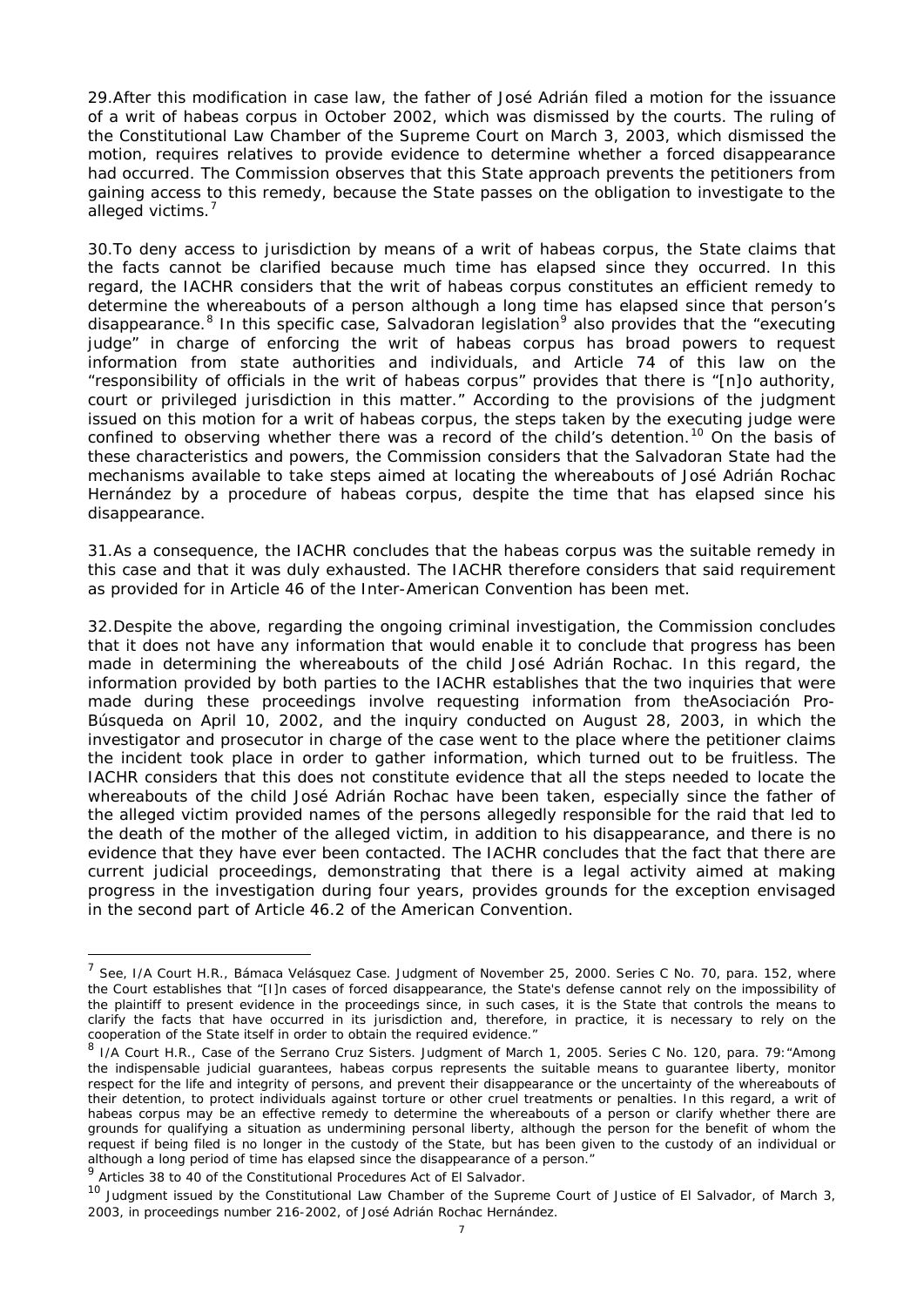33.Therefore, subsidarily and regarding this criminal investigation, the Inter-American Commission decides to apply the exception envisaged in the second part of Article 46.2 of the American Convention. As a result, the requirements envisaged in said international instrument on the exhaustion of domestic remedies or the time-limits of six months for the submittal of the petition are not applicable.

34.At the same time, the IACHR does not consider that a complaint lodged with the International Committee of the Red Cross is one of the remedies that must be exhausted according to the Convention. Said Committee is a humanitarian organization and does not constitute a judiciary body.

35.Finally, it should be pointed out that citing the exceptions to the rule on exhaustion of domestic remedies set forth in the American Convention is closely tied to the finding of possible violations of certain rights enshrined in the Convention itself, such as effective judicial protection. Article 46.2 of the American Convention, however, is a standard that is independent of other substantive provisions of the same instrument. To determine whether the exceptions to the exhaustion of domestic remedies also result in violations of the American Convention in the present case, a different review must be conducted in the merits stage of the case. This is because standards for assessing those exceptions are different from those used when assessing possible violations of Articles 8 and 25 of the American Convention.

### **2. Deadline for filing the petition**

36. According to Article 46.1.b of the Convention, the petition should be lodged within certain time-limits to be admitted, namely, within six months following the date on which the complainant has been notified of the final judgment. In the present case, the Commission has determined that the remedy of habeas corpus was duly exhausted. The ruling on this motion was notified on March 11, 2003. The petition was lodged on September 11, 2003, and therefore it was lodged within the time-limits.

37.The Commission has subsidarily reviewed the situation stemming from the criminal investigation currently under way, and has ruled that, regarding this, the exception provided for in the second part of Article 46.2 of the American Convention is applicable. Regarding this, Article 32 of the Rules of Procedure of the IACHR provides that, in cases where the exceptions to the requirement of exhaustion of domestic remedies are applicable, the petition must be lodged within a reasonable time, in the Commission's opinion, taking into account the date of the alleged violation and the circumstances of each case.

38.Regarding this, taking into account the date of the alleged incidents, the possibility of facing a situation of continued violation of human rights and the absence of elements that would make it possible to determine whether an efficient criminal investigation has taken place, the Commission considers that, regarding the present criminal procedures, the petition being examined was lodged within a reasonable lapse of time.

## **3. Duplication of proceedings and** *res judicata*

39.The exceptions provided for in Article 46.1.d and in Article 47.d of the American Convention have not been objected by the Salvadoran State nor do they stem from the information contained in the file of the present case.

#### 4. Characterization of the alleged events

40.The petitioners allege that the incidents that were reported point to the violation of various rights enshrined in the American Convention on Human Rights ("the American Convention"): right to personal integrity (Article 5); right to personal liberty (Article 7); right to a fair trial (Article 8); right to protection of the family (Article 17); right to a name (Article 18); rights of the child (Article 19); and right to judicial protection (Article 25), all in violation of the general duty to respect and guarantee rights (Article 1.1).